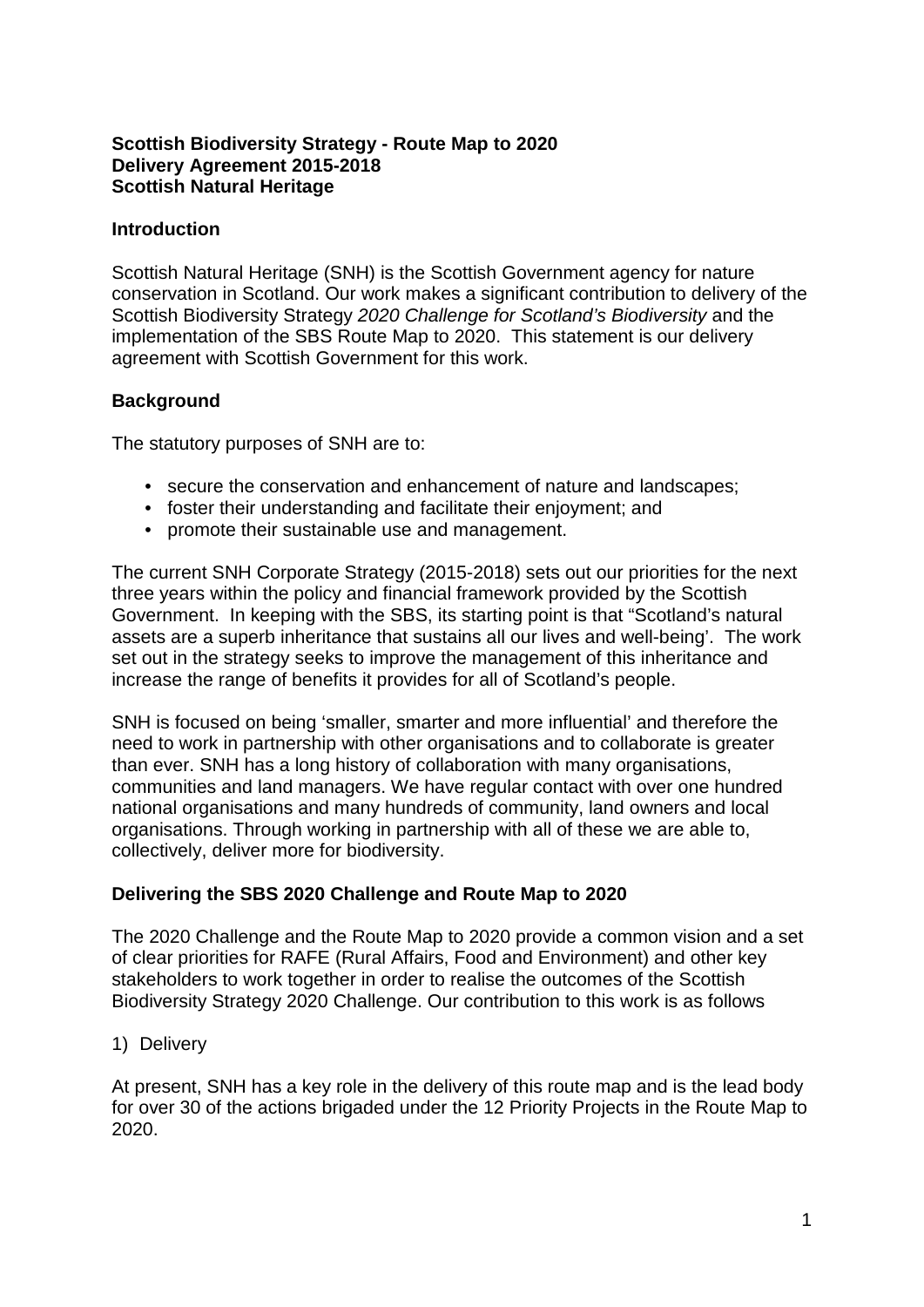Through grant aid, SNH also supports others to deliver a range of biodiversity and community based projects identified in the Route Map. In 2014/15, our grant aid to national and local organisations, communities and groups for this work (excluding the Peatland Project) totalled some £5.2 million. While this is expected to decline in future years as budgets tighten, funding will remain an important means of delivering the many biodiversity outcomes sought through the collaboration, work and creativity of our partners.

SNH has identified what our specific contribution will be to each Priority Project and linked this to the Key Deliverables we identify in our annual business plan (see Table 1.). Progress on these key deliverables will be reported to SNH Management Team and Board each quarter with steps taken to rectify delays or other issues that emerge which impact on delivery.

#### 2) Leadership

In addition to delivery, we have been given the leadership role by Scottish Government in ensuring delivery of the Scottish Biodiversity Strategy and the Route Map to 2020. This role includes the following components.

#### • **Develop the details of the planned and future work highlighted in the Route Map.**

SNH has been asked to work with partners to drive forward and coordinate the delivery of the planned work highlighted in the Route Map, as well as associated delivery agreements.

SNH will, in liaison with partners, undertake work to identify issues where further work might be required to help meet the 2020 biodiversity targets. Proposals for areas of further work will be submitted to the Scottish Government for agreement as part of the first annual progress report and will thereafter be kept under review.

SNH clearly recognises that it needs to engage and enthuse stakeholders in this work. Collaborative working, more effective ways of working, and new thinking and practice within and across policy sectors is essential if we are to make the step change needed for biodiversity. A range of delivery structures will be needed to do this which SNH will put in place once Scottish Government has confirmed new governance arrangements. For now, the priority work of the existing delivery groups will continue and SNH will chair a new co-ordination group of key government agencies who lead on the priority projects. We will also host an annual stakeholder event and continue to support the LBAP network.

#### • **Measure and Report on Progress.**

Using principles of programme and project management, SNH will establish and maintain effective monitoring and reporting arrangements so that progress towards the delivery of the Big Steps and Priority Projects can be articulated clearly.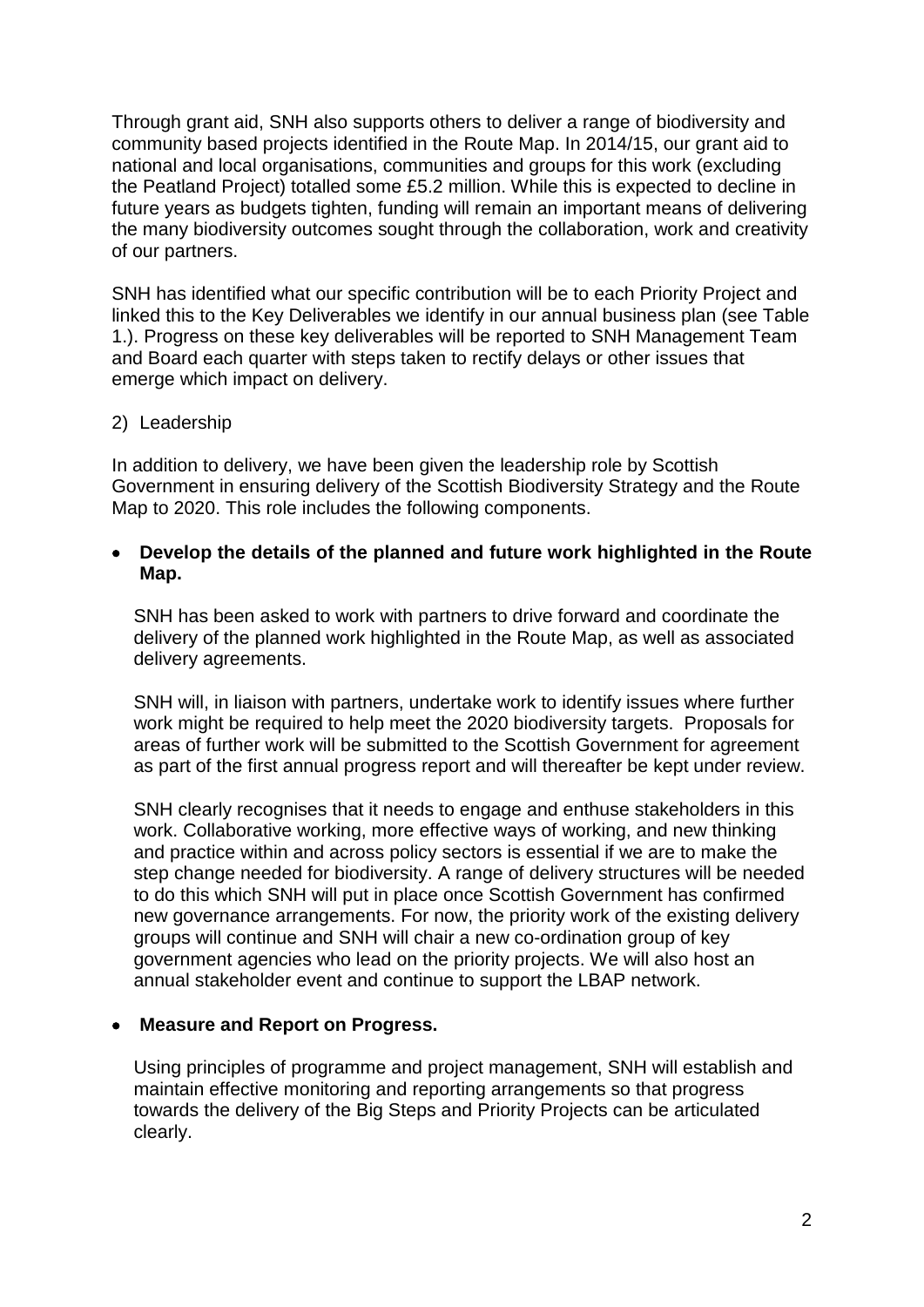SNH will provide a comprehensive annual progress report to the Scottish Government. Such reporting will highlight impediments to progress in order to secure support through RAFE in addressing any issues identified. The timing of this reporting and the group to which reports are to be made will be confirmed once the current governance review is completed. A half yearly interim report focused on progress of the actions in the route map will also be made to a new Biodiversity Co-ordination Group, which SNH will chair.

An assessment of delivery risk will be an important element of the regular reporting. As part of this reporting, SNH will identify areas of slippage and, through the SBS co-ordination group and the relevant stakeholder/s, the work required to rectify these.

Starting in June 2016, SNH will also report on an assessment of the achievement of each of the Aichi targets.

SNH will update the Route Map, for example to incorporate the agreed details of changes to existing activities or to include new areas of work that are considered necessary.

#### • **Communication**

SNH will develop and implement a communication and engagement plan for the Route Map, working with the SBS co-ordination group, to inform and enthuse stakeholders and the general public about the 2020 Challenge, what it means to them and how they can contribute to it.

Key deliverables covering this leadership role have been identified and will be reported through the quarterly review of the business plan alongside the key deliverables for the priority projects.

#### **Review and updating of this delivery agreement**

This delivery agreement will be updated each year as the business plan is developed. An internal Biodiversity Steering Group (Chaired by the Director of Policy and Advice) has been established to oversee the delivery of the work identified within the Delivery Agreement with Scottish Government and ensure we have the supportive policy, projects and research in place to do this.

**Scottish Natural Heritage December 2015**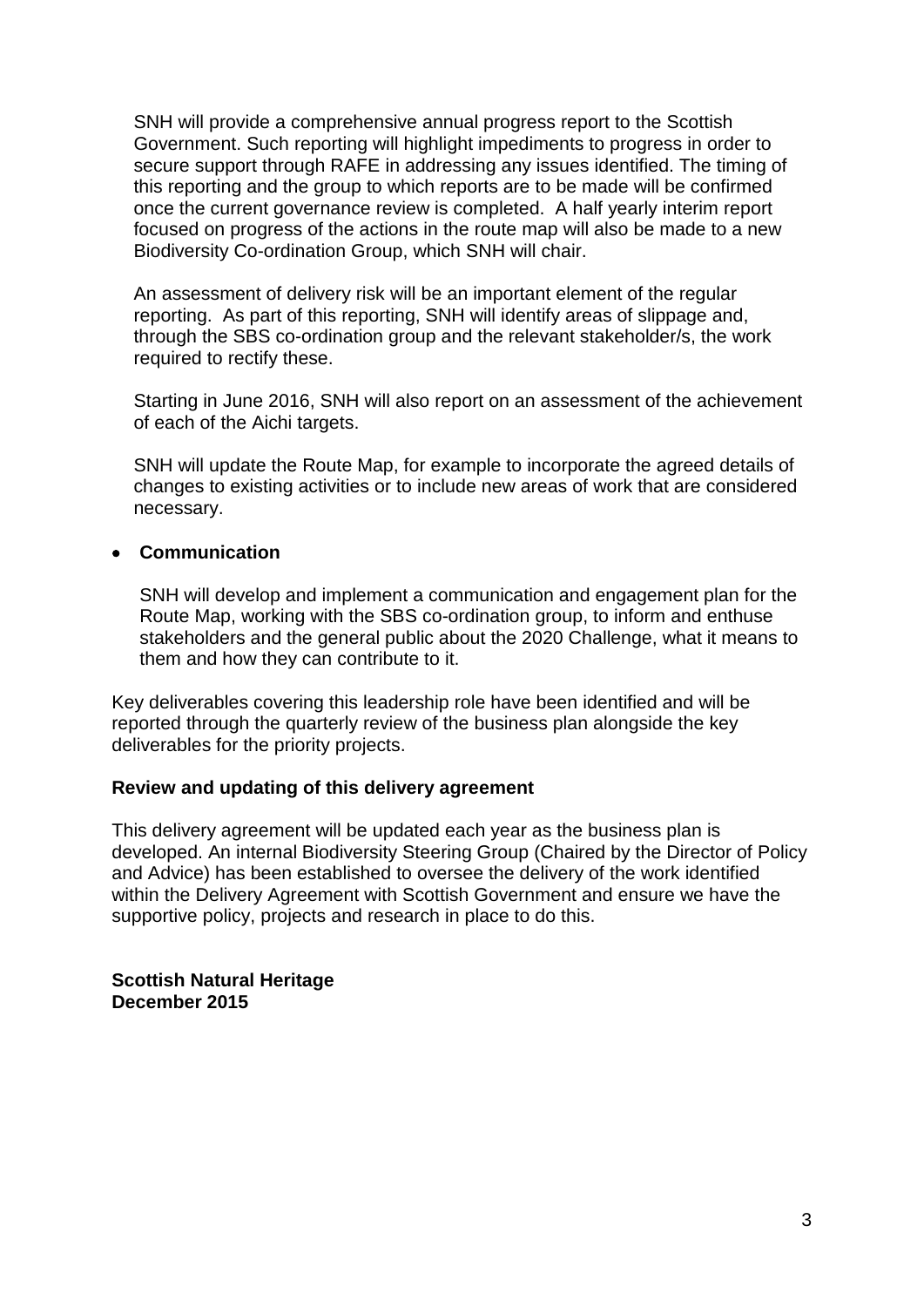| Route map to 2020 - Priority Projects                                                                                                                                                                | <b>SNH contribution</b>                                                                                                                                                                                                                                                                                                                                                                                                                                                                                                                                                                                                                                          |
|------------------------------------------------------------------------------------------------------------------------------------------------------------------------------------------------------|------------------------------------------------------------------------------------------------------------------------------------------------------------------------------------------------------------------------------------------------------------------------------------------------------------------------------------------------------------------------------------------------------------------------------------------------------------------------------------------------------------------------------------------------------------------------------------------------------------------------------------------------------------------|
| <b>Priority Project 1 - Restoration of peatlands</b><br><b>On-going work</b>                                                                                                                         | 2015-2016<br>• KD 83 Support the Scottish Peatland Group to deliver the National                                                                                                                                                                                                                                                                                                                                                                                                                                                                                                                                                                                 |
| Restore peatland and sequester carbon through 107<br>peatland management agreements and grants awarded<br>across Scotland covering 5,100 ha.                                                         | Peatland Plan, which seeks to ensure peatlands are valued much<br>more highly and prized for their many benefits.<br>• KD 82 Support peatland restoration by providing advice to land<br>managers and developing demonstration sites.<br>KD 19 Delivery of a number of natural heritage projects including:<br>Peatland restoration on Flanders and Blawhorn Mosses; heathland<br>management improvements at Dinnet; initiate restructuring of<br>pinewood plantations at Beinn Eighe.<br>• S11 Condition of notified habitats.<br>• KD 79 Progress the Route Map for restoring 15% of degraded<br>ecosystems, focused on building natural capital and enhancing |
| Flow Country Peatland Restoration - establish an<br>international benchmark for good practice.                                                                                                       | ecosystem services and support the application of an ecosystems<br>approach to land-use decision making.<br>Project 15239 'Flow to the Future' - Improved peatland habitats for<br>maintaining and increasing carbon storage within the Flow Country.                                                                                                                                                                                                                                                                                                                                                                                                            |
| <b>Planned work</b><br>National Peatland Plan published in 2015 and<br>implementation begun.<br>Peatland restoration demonstration - 15 events for land<br>managers and communities across Scotland. | 2016-2018 <sup>ii</sup><br>• KD 83 Support the Scottish Peatland Group to deliver the National<br>Peatland Plan, which seeks to ensure peatlands are valued much<br>more highly and prized for their many benefits.<br>• KD 82 Support peatland restoration by providing advice to land<br>managers and developing demonstration sites.<br>KD 43 Completion of the extensions to the Caithness and<br>Sutherland Peatlands SAC and SPA.                                                                                                                                                                                                                          |
| <b>Priority Project 2 - Restoration of native woodlands</b>                                                                                                                                          | 2015-2016                                                                                                                                                                                                                                                                                                                                                                                                                                                                                                                                                                                                                                                        |
| <b>On-going work</b><br>Provision of grants, information, promotional events                                                                                                                         | • KD 45 Work with Scottish Government and partners to ensure<br>delivery of schemes under the SRDP 2014-20 (including Agri-                                                                                                                                                                                                                                                                                                                                                                                                                                                                                                                                      |
|                                                                                                                                                                                                      |                                                                                                                                                                                                                                                                                                                                                                                                                                                                                                                                                                                                                                                                  |

# **Table 1.** SNH contribution to Route Map to 2020 Priority Projects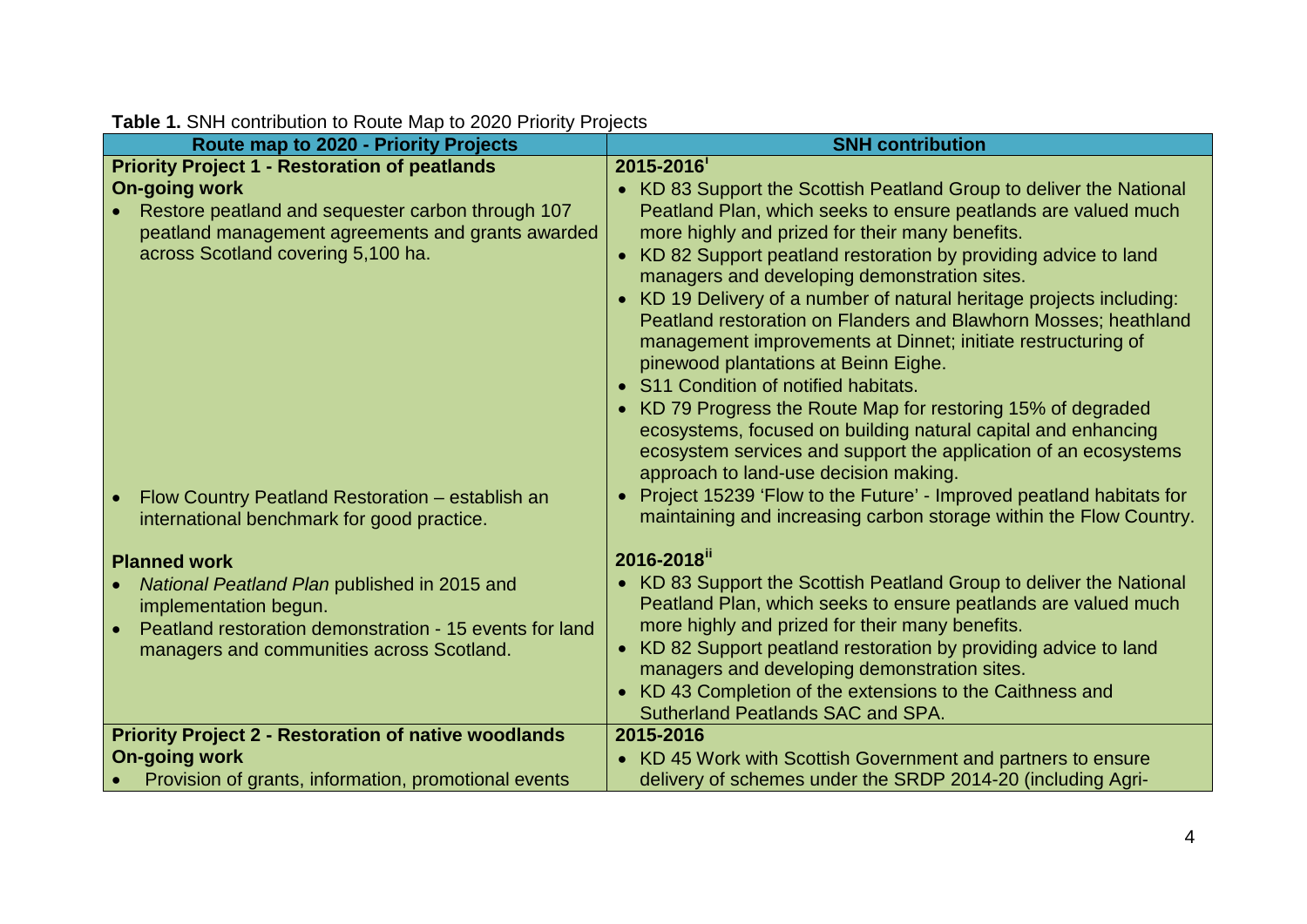| and training.                                                                                                                            | environment Climate Scheme, Forestry Grant scheme, Environment                                                                                                                                                                                                                                                                                                                                                                                                                                                                                                           |
|------------------------------------------------------------------------------------------------------------------------------------------|--------------------------------------------------------------------------------------------------------------------------------------------------------------------------------------------------------------------------------------------------------------------------------------------------------------------------------------------------------------------------------------------------------------------------------------------------------------------------------------------------------------------------------------------------------------------------|
|                                                                                                                                          | Co-Operation Scheme, Advisory Services, and access provisions).                                                                                                                                                                                                                                                                                                                                                                                                                                                                                                          |
| <b>Conservation management on the National Forest</b><br>Estate.                                                                         | • S11 Condition of notified habitats.                                                                                                                                                                                                                                                                                                                                                                                                                                                                                                                                    |
| Development of Deer Management Plans with public<br>interest targets to contribute to the overall aim of native<br>woodland restoration. | • KD 64 Implement priority actions in the first new 'Wild Deer a<br>National Approach' Action Plan, including working with Deer<br>Management Groups to strengthen their performance and<br>accelerate their delivery of effective Deer Management Plans;<br>revision of policy on deer fences; review of Competence measures;<br>begin evaluation of the Deer Code.<br>• KD 79 Progress the Route Map for restoring 15% of degraded<br>ecosystems, focused on building natural capital and enhancing<br>ecosystem services and support the application of an ecosystems |
| <b>Planned work</b>                                                                                                                      | approach to land-use decision.                                                                                                                                                                                                                                                                                                                                                                                                                                                                                                                                           |
| Implement Scotland's Wild Deer: A National Approach.                                                                                     | 2016-2018                                                                                                                                                                                                                                                                                                                                                                                                                                                                                                                                                                |
| Establish further mechanisms for lowland deer                                                                                            | Continue KD 64 above.                                                                                                                                                                                                                                                                                                                                                                                                                                                                                                                                                    |
| management.                                                                                                                              | Deer in and around towns (project 13885).                                                                                                                                                                                                                                                                                                                                                                                                                                                                                                                                |
|                                                                                                                                          | Work beyond 2016 will be determined by Deer Code evaluation and<br>outcomes of RACCE review.                                                                                                                                                                                                                                                                                                                                                                                                                                                                             |
| Atlantic Woodland Restoration - through rhododendron<br>removal and conservation management (Life funding<br>bid in progress).           |                                                                                                                                                                                                                                                                                                                                                                                                                                                                                                                                                                          |
| Atlantic hazelwood conservation and management                                                                                           |                                                                                                                                                                                                                                                                                                                                                                                                                                                                                                                                                                          |
| <b>Priority Project 3 - Restoration of fresh waters</b>                                                                                  | 2015-2016                                                                                                                                                                                                                                                                                                                                                                                                                                                                                                                                                                |
| <b>On-going work</b>                                                                                                                     |                                                                                                                                                                                                                                                                                                                                                                                                                                                                                                                                                                          |
| Development and Implementation of two River Basin                                                                                        | • KD 33 Provide input on marine and coastal issues for the                                                                                                                                                                                                                                                                                                                                                                                                                                                                                                               |
| Management Plans for the $2^{nd}$ cycle (2015-2021) -                                                                                    | development of Phase 2 WFD River Basin Management Plans                                                                                                                                                                                                                                                                                                                                                                                                                                                                                                                  |
| delivering Water Framework Directive objectives and                                                                                      | • KD 78 Work with SEPA to improve the role that River Basin                                                                                                                                                                                                                                                                                                                                                                                                                                                                                                              |
| associated biodiversity benefits.                                                                                                        | Management Planning places in improving ecosystem health,                                                                                                                                                                                                                                                                                                                                                                                                                                                                                                                |
|                                                                                                                                          | particularly safeguarding the Nature features.                                                                                                                                                                                                                                                                                                                                                                                                                                                                                                                           |
| Physical restoration of rivers in priority catchments as<br>part of the Pearls in Peril Life Project to deliver                          | • Freshwater pearl mussel LIFE+ project (Project 13795).                                                                                                                                                                                                                                                                                                                                                                                                                                                                                                                 |
|                                                                                                                                          | • KD 79 Progress the Route Map for restoring 15% of degraded                                                                                                                                                                                                                                                                                                                                                                                                                                                                                                             |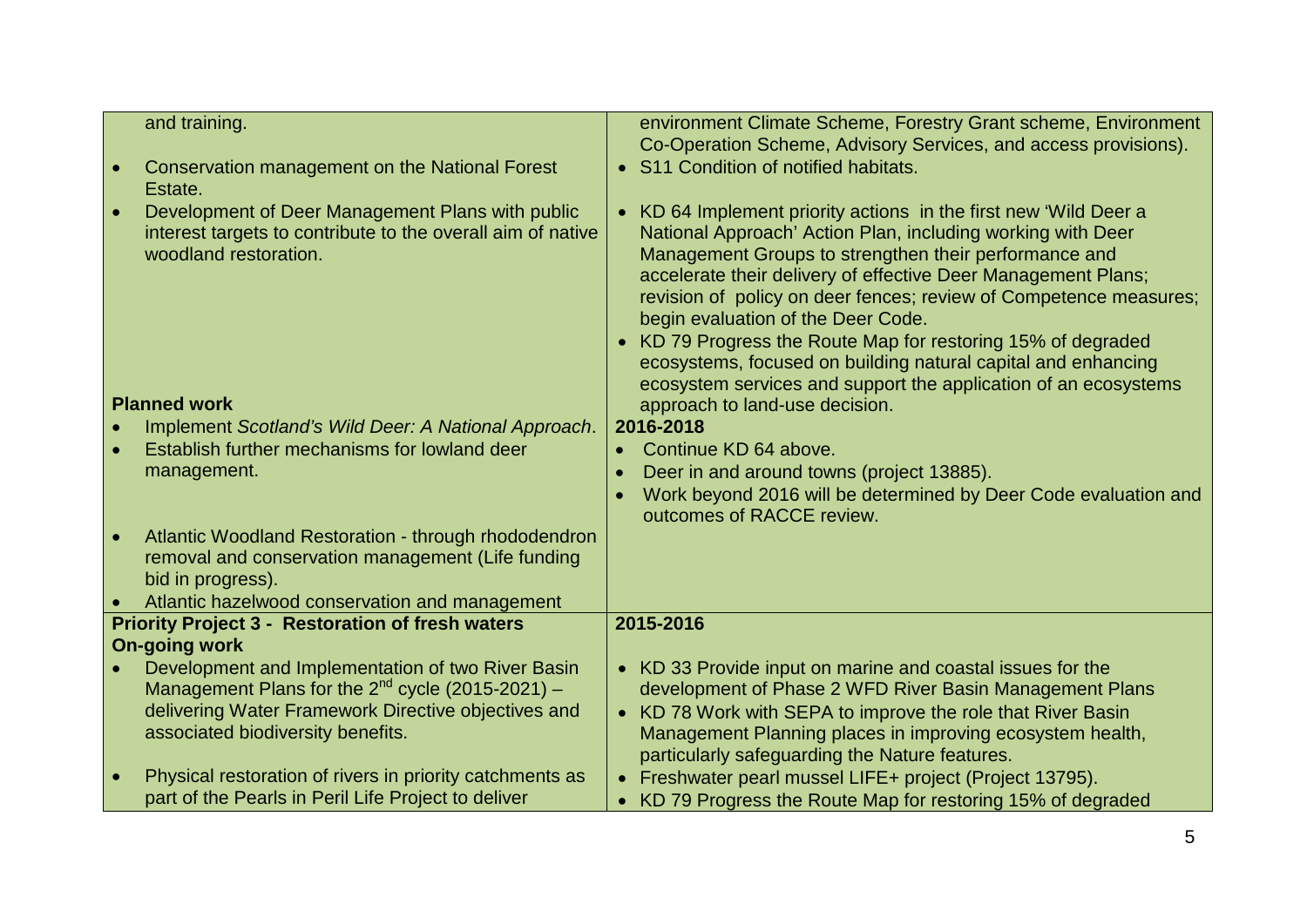| substantial biodiversity benefits and restore river<br>function.<br><b>Planned work</b><br>Develop a community-based, riparian invasive non-<br>native species (INNS) project over approximately<br>29,500 square km of Northern Scotland. Development<br>of catchment scale long-term control with a focus on<br>freshwaters will reduce the economic, social and<br>environmental impacts of INNS in the long term (HLF<br>stage 1 bid submitted).<br>Focused measures on priority catchments for diffuse<br>pollution with associated biodiversity benefits.<br>Physical restoration of 4 pilot catchments with<br>associated biodiversity benefits.<br>Contribute to IUCN River Restoration and Biodiversity<br>project. | ecosystems, focused on building natural capital and enhancing<br>ecosystem services and support the application of an ecosystems<br>approach to land-use decision making.<br>2016-2018<br>• Project 15659 HLF bid for INNS in N. Scotland progressing to Stage<br>2 submission.<br>• KD 78 Work with SEPA to improve the role that River Basin<br>Management Planning places in improving ecosystem health,<br>particularly safeguarding the Natura features.<br>• KD 92 Complete a vulnerability assessment of freshwater features<br>on protected sites, applying the lessons learnt from this to other<br>features such as upland, woodland and coastal.<br>Project 15211 River restoration and biodiversity - Phase 2 |
|------------------------------------------------------------------------------------------------------------------------------------------------------------------------------------------------------------------------------------------------------------------------------------------------------------------------------------------------------------------------------------------------------------------------------------------------------------------------------------------------------------------------------------------------------------------------------------------------------------------------------------------------------------------------------------------------------------------------------|---------------------------------------------------------------------------------------------------------------------------------------------------------------------------------------------------------------------------------------------------------------------------------------------------------------------------------------------------------------------------------------------------------------------------------------------------------------------------------------------------------------------------------------------------------------------------------------------------------------------------------------------------------------------------------------------------------------------------|
|                                                                                                                                                                                                                                                                                                                                                                                                                                                                                                                                                                                                                                                                                                                              |                                                                                                                                                                                                                                                                                                                                                                                                                                                                                                                                                                                                                                                                                                                           |
| <b>Priority Project 4 - Investment in natural capital</b><br><b>On-going work</b>                                                                                                                                                                                                                                                                                                                                                                                                                                                                                                                                                                                                                                            | 2015-2016                                                                                                                                                                                                                                                                                                                                                                                                                                                                                                                                                                                                                                                                                                                 |
| • Promoting the Woodland Carbon Code to attract<br>investment in woodland creation.<br>Developing the Peatland Code as a framework for<br>$\bullet$<br>investing in peatland restoration.<br>Developing the Natural Capital Asset Index (NCAI) as<br>means of assessing Scotland's natural capital and                                                                                                                                                                                                                                                                                                                                                                                                                       | • KD 57 Update of the Natural Capital Asset Index and the publication<br>of its results for the second World Forum on Natural Capital.                                                                                                                                                                                                                                                                                                                                                                                                                                                                                                                                                                                    |

maintaining the sustainability of the Scottish economy.

• Identify opportunities for new investment by business in green infrastructure, especially in the CSGN area.

**Planned work**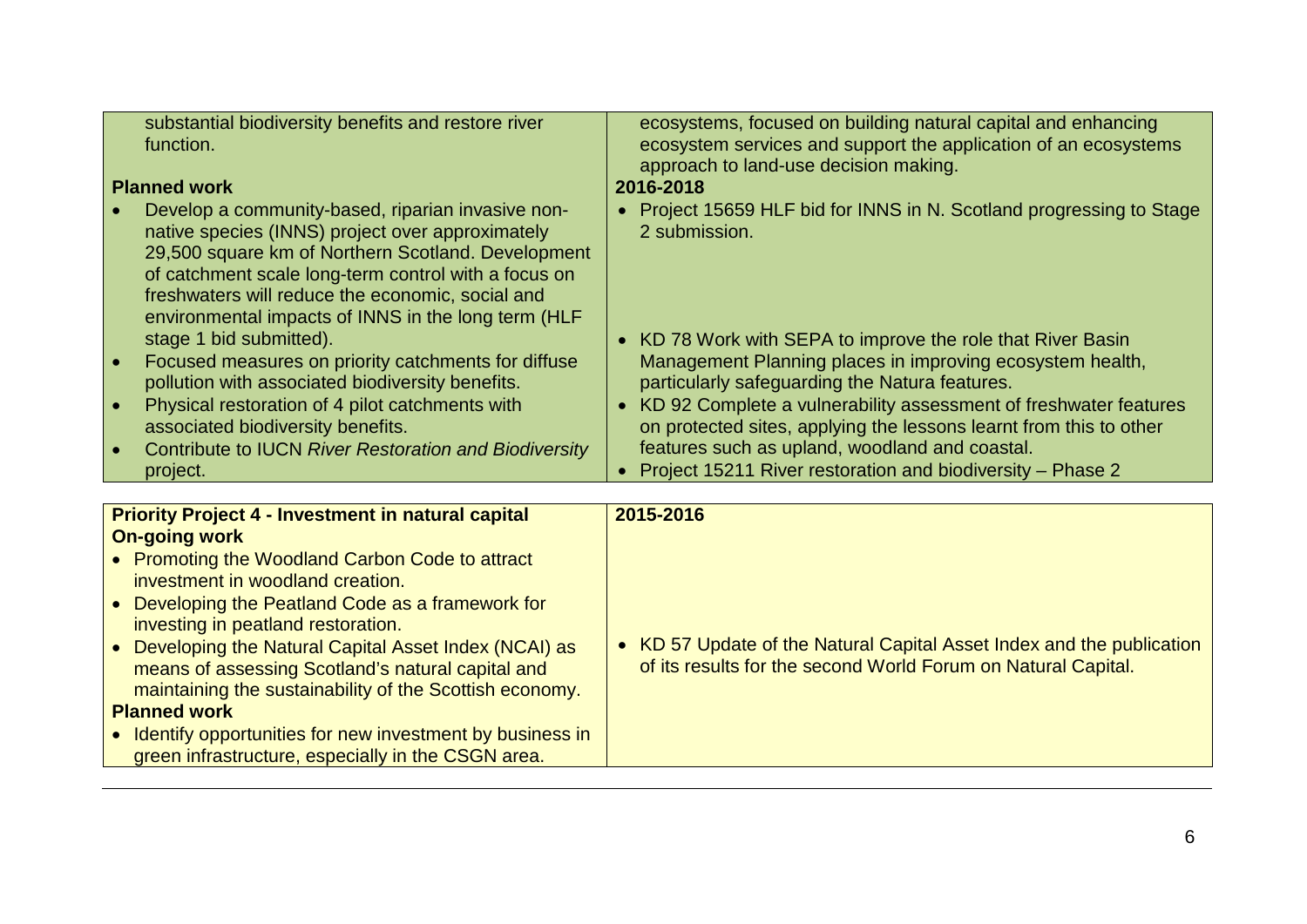| Priority Project 5 - More people experiencing and                                                                                                              |                                                                                                                                                                                                                                                                                                                                                  |
|----------------------------------------------------------------------------------------------------------------------------------------------------------------|--------------------------------------------------------------------------------------------------------------------------------------------------------------------------------------------------------------------------------------------------------------------------------------------------------------------------------------------------|
| enjoying nature                                                                                                                                                |                                                                                                                                                                                                                                                                                                                                                  |
| <b>On-going work</b>                                                                                                                                           | 2105-2016                                                                                                                                                                                                                                                                                                                                        |
| • Supporting the better provision and quality of<br>greenspace through development planning and place-<br>making.                                              | • KD 68 Ensure Planning Authorities understand the need for green<br>infrastructure to support successful place-making and work closely<br>with them to clearly identify existing green networks.                                                                                                                                                |
| Delivering national and local participation campaigns,<br>events and activities and outreach work targeted at<br>under-represented groups.                     | KD 9 The environment and physical activity are an integral part of<br>$\bullet$<br>the new national Place Standard and in other design initiatives<br>(including development frameworks, briefs and master plans).                                                                                                                               |
|                                                                                                                                                                | KD 3 Lead, with partners, the implementation of the agreed project<br>$\bullet$<br>plan for the National Walking & Cycling Network, including<br><b>Scotland's Great Trails.</b>                                                                                                                                                                 |
|                                                                                                                                                                | KD 13 Implement agreed actions in the National Walking Strategy<br>and A More Active Scotland.                                                                                                                                                                                                                                                   |
| Developing more opportunities for public engagement in<br>volunteering & citizen science through Scotland Counts<br>and SEWeb.                                 | • KD 11 Make a clear, measurable contribution to achieving the<br>national target of 50% of adults visiting the outdoors at least once a<br>week through the provision of new recreation, volunteering and<br>outdoor learning opportunities focussed on our target groups and<br>areas.                                                         |
|                                                                                                                                                                | • KD 118 KD 118 Completion of SEWeb Phase 1 and progression to<br>Phase $2$ – core and new projects.                                                                                                                                                                                                                                             |
| <b>Planned work</b>                                                                                                                                            | 2016-2018                                                                                                                                                                                                                                                                                                                                        |
| • Better provision of information on opportunities to enjoy<br>the outdoors, including the development of a national<br>web portal to the natural environment. | • KD 16 Widen public awareness of places and opportunities to get<br>outdoors through targeted, joined-up campaigns (based on health<br>projects, local paths and places, and on the National Walking &<br>Cycling Network) and by supporting the creation of a single web<br>portal providing information on access to the natural environment. |
| Delivering the National Walking and Cycling Network<br>$\bullet$<br>and promoting its use by the public.                                                       | • KD 3 Lead, with partners, the implementation of the agreed project<br>plan for the National Walking & Cycling Network, including<br><b>Scotland's Great Trails.</b>                                                                                                                                                                            |
|                                                                                                                                                                | KD 13 Implement agreed actions in the National Walking Strategy<br>and A More Active Scotland.                                                                                                                                                                                                                                                   |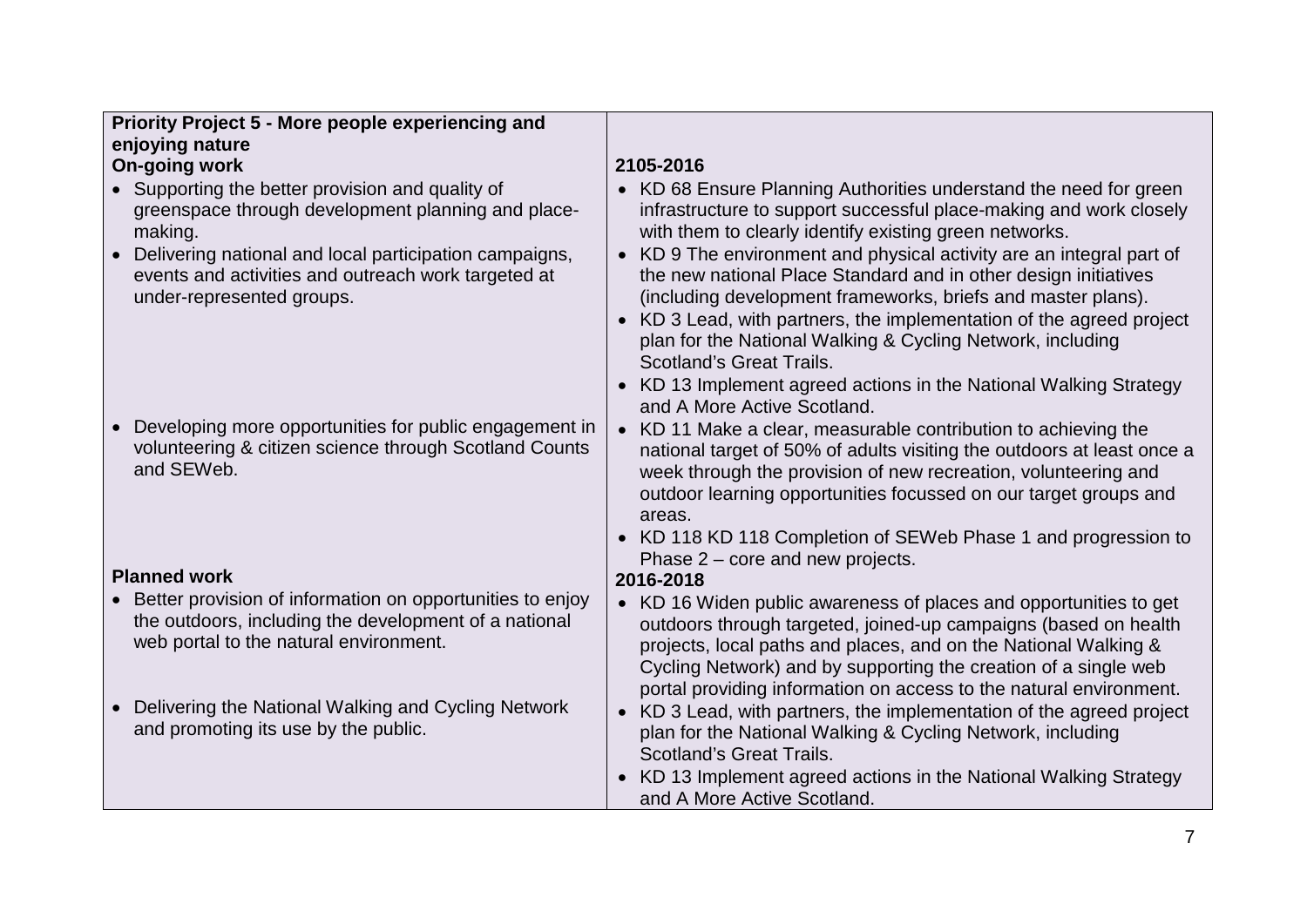| • Provision of greenspace infrastructure in central<br>Scotland through 2014-2020 Structural Funds<br>Programme (funding bid in progress).                                                                                                                                                                                                                                                                                                                                                                                                                         | • KD 2 Launch the ERDF green infrastructure scheme and secure<br>improvements to the quality, quantity and accessibility of green<br>infrastructure in the more deprived areas of Scotland.                                                                                                                                                                                                                                                                                                                                                                                                                                                                                                                                                                                                                                                              |
|--------------------------------------------------------------------------------------------------------------------------------------------------------------------------------------------------------------------------------------------------------------------------------------------------------------------------------------------------------------------------------------------------------------------------------------------------------------------------------------------------------------------------------------------------------------------|----------------------------------------------------------------------------------------------------------------------------------------------------------------------------------------------------------------------------------------------------------------------------------------------------------------------------------------------------------------------------------------------------------------------------------------------------------------------------------------------------------------------------------------------------------------------------------------------------------------------------------------------------------------------------------------------------------------------------------------------------------------------------------------------------------------------------------------------------------|
| <b>Priority Project 6 - Taking learning outdoors</b><br>On-going work<br>• Providing outdoor learning information and opportunities<br>in National, Regional and Local Parks, Nature Reserves<br>and the National Forest Estate.<br>• Support teachers through the network of Outdoor and<br>Woodland Learning (OWL) groups and use Teaching in<br>Nature and other similar programmes to ensure they are<br>able to deliver outdoor learning in practice.<br>Develop and improve greenspace provision and<br>opportunities for outdoor learning close to schools. | 2015-2016<br>• KD 11 Make a clear, measurable contribution to achieving the<br>national target of 50% of adults visiting the outdoors at least once a<br>week through the provision of new recreation, volunteering and<br>outdoor learning opportunities focussed on our target groups and<br>areas.<br>KD 20 Delivery of a number of key visitor projects including an<br>$\bullet$<br>upgrade to arrival points at Flanders Moss and Craigellachie; path<br>upgrades at Rum, Clyde Valley Woodlands and reviewing options<br>for upgrades to visitor facilities at Forvie and Hermaness<br>KD 14 Contribute to the target of 100 schools in 20% most<br>$\bullet$<br>disadvantaged areas with access to green space for outdoor<br>learning, and support teachers in developing the role of outdoor<br>learning across the Curriculum for Excellence. |
| <b>Planned work</b><br>Develop and improve greenspace provision and<br>opportunities for outdoor learning close to schools in the<br>most disadvantaged communities in Scotland.                                                                                                                                                                                                                                                                                                                                                                                   | 2016-2018<br>• KD 14 Contribute to the target of 100 schools in 20% most<br>disadvantaged areas with access to green space for outdoor<br>learning, and support teachers in developing the role of outdoor<br>learning across the Curriculum for Excellence.                                                                                                                                                                                                                                                                                                                                                                                                                                                                                                                                                                                             |
| <b>Priority project 7 - Developing Scotland's Natural</b><br>health service<br><b>On-going work</b><br>• Developing and promoting a green exercise tool-kit for<br>use by the health and environment sectors.<br>• Delivering a NHS Greenspace Demonstration Project;                                                                                                                                                                                                                                                                                              | 2015-2016<br>• KD 12 Develop an action plan, in partnership with the NHS and<br>other partners, for delivering a "natural health service".                                                                                                                                                                                                                                                                                                                                                                                                                                                                                                                                                                                                                                                                                                               |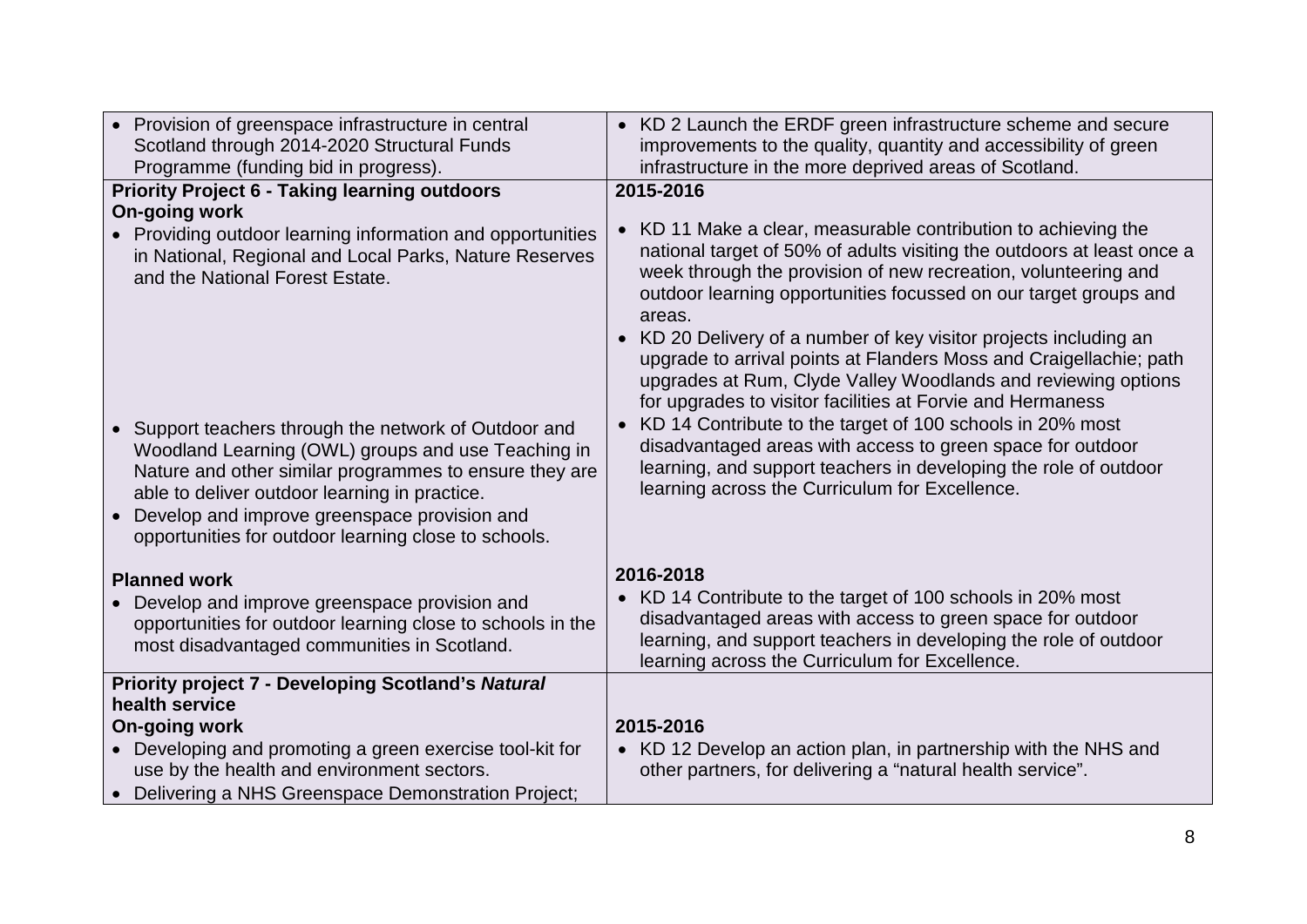| providing quality greenspace for use by patients, visitors<br>and staff for treatment, recovery, recreation and<br>relaxation<br><b>Planned</b><br>• Deliver 2nd phase of the NHS Greenspace<br>Demonstration Project to complete mainstreaming of<br>greenspace provision and use on the NHS estate.<br>• Support better mapping, provision and use of green<br>exercise opportunities as part of three area-based<br>initiatives with health boards and local authorities to<br>increase physical activity levels, improve mental health<br>and tackle health inequalities. | 2016-2018<br>• Oversee the implementation of the "natural health service" action<br>plan agreed with RAFE delivery board and the NSGoPA, and work<br>with target health boards, local authorities and communities across<br>Scotland to deliver green exercise projects included in the plan<br>(NHS green space, Green Exercise and social prescribing).                                                                                                                                                                                                                                           |
|-------------------------------------------------------------------------------------------------------------------------------------------------------------------------------------------------------------------------------------------------------------------------------------------------------------------------------------------------------------------------------------------------------------------------------------------------------------------------------------------------------------------------------------------------------------------------------|-----------------------------------------------------------------------------------------------------------------------------------------------------------------------------------------------------------------------------------------------------------------------------------------------------------------------------------------------------------------------------------------------------------------------------------------------------------------------------------------------------------------------------------------------------------------------------------------------------|
|                                                                                                                                                                                                                                                                                                                                                                                                                                                                                                                                                                               |                                                                                                                                                                                                                                                                                                                                                                                                                                                                                                                                                                                                     |
| <b>Priority Project 8 - Protected Areas' in good condition</b><br><b>On-going work</b><br>• Focusing action on those sites that are in most need of<br>effective conservation management.<br>• Nature conservation designation covering 18% of land<br>and freshwater to ensure protection of biodiversity.<br><b>Planned work</b><br>• Work towards improving the condition of protected sites<br>in the longer term.                                                                                                                                                        | 2015-2016<br>• KD 37 DFC - Lead a partnership of public bodies and land<br>managers to deliver the 80% target<br>• KD 38 DFC - Monitor 460 SSSI/Natura features as part of the 3rd<br>cycle of site condition monitoring and complete rapid assessments<br>of another 430 features using our "Site Check" approach.<br>• COMPLETED.<br>2016-2018<br>• Maintain and enhance the proportion of our protected nature sites<br>that are in favourable condition through implementation of the<br>Delivering Favourable Condition Action Plan partnership with public<br>bodies, NGOs and land managers. |
| <b>Priority Project 9 - Conservation of priority species</b><br><b>On-going work</b><br>• Freshwater Pearl Mussel management and<br>reintroductions on 19 Special Areas for Conservation<br>(SAC) in Scotland (and one each in England and<br>Wales).                                                                                                                                                                                                                                                                                                                         | 2015-2016<br>• Project 13785 Freshwater pearl mussel LIFE+ Project.                                                                                                                                                                                                                                                                                                                                                                                                                                                                                                                                 |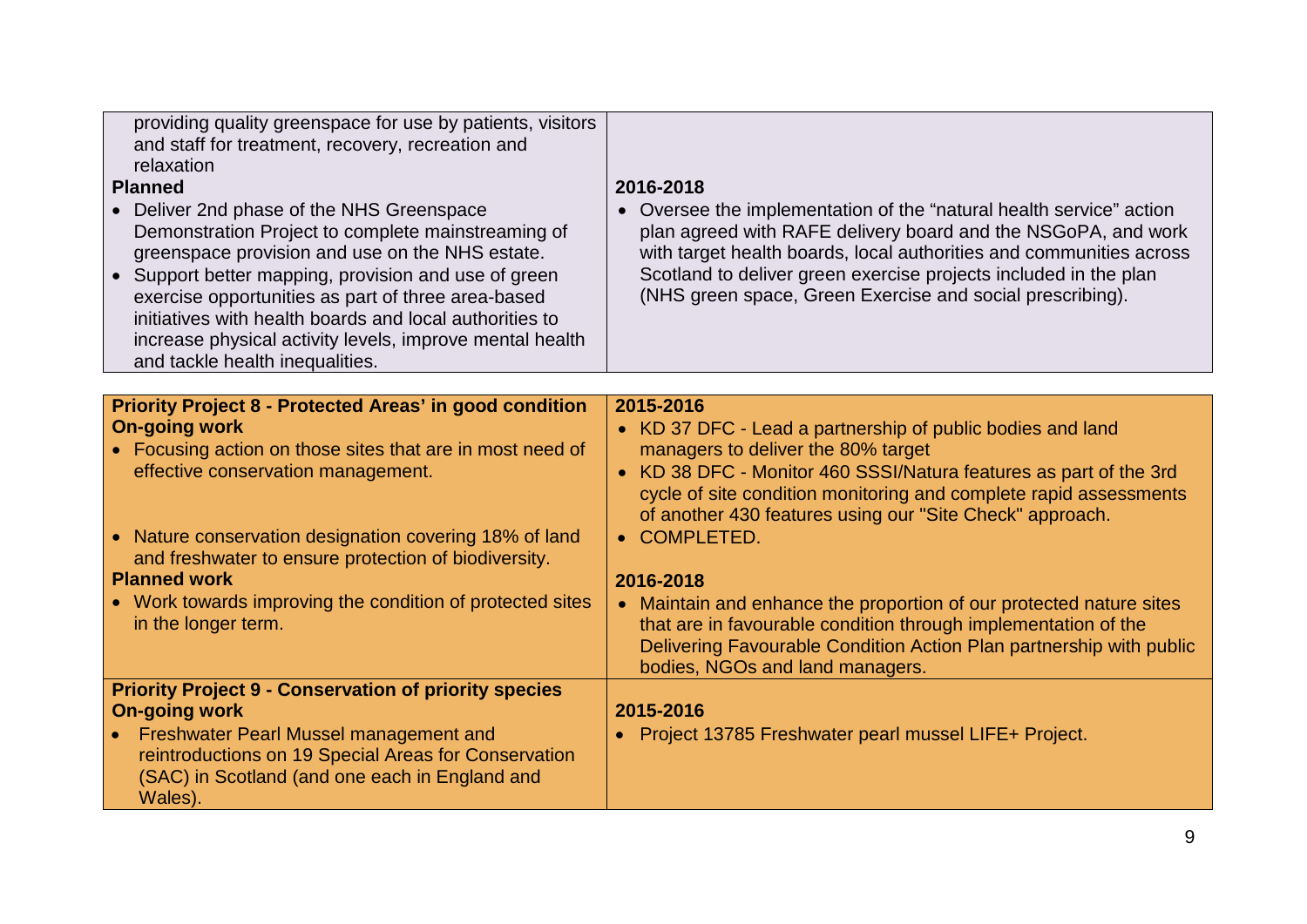| Langholm Moorland Demonstration Project -<br>sustainable management of red grouse, habitat, hen<br>harriers and other wildlife.<br>Increasing abundance of ground nesting birds through | • KD 59 Building on the findings of our SAC's evidence review,<br>provide strong and supportive leadership for the Moorland Forum<br>and its commissioned work to deliver the Understanding Predation<br>project, and develop widely recognised best practice standards for<br>moorland management. Project 10571 Langholm Moor<br><b>Demonstration Project</b><br>• KD 62 Support strategic control of invasive non-native vertebrates |
|-----------------------------------------------------------------------------------------------------------------------------------------------------------------------------------------|-----------------------------------------------------------------------------------------------------------------------------------------------------------------------------------------------------------------------------------------------------------------------------------------------------------------------------------------------------------------------------------------------------------------------------------------|
| the eradication of North American mink on the Outer<br>Hebrides.<br>Removing black rats, and other remedial work, on                                                                    | and co-ordinate or take action as appropriate in relation to new<br>invasive non-native species (INNS) which pose serious risks and<br>require rapid response to prevent and minimise their impact on                                                                                                                                                                                                                                   |
| Shiant islands to improve breeding seabirds.                                                                                                                                            | biodiversity and socio-economic interests. 15171 Strategic mink<br>control in northern Scotland.                                                                                                                                                                                                                                                                                                                                        |
| Under PAWS <sup>III</sup> implement action plan for hen harriers<br>involving intelligence sharing, enforcement and<br>awareness raising to combat wildlife crime.                      | • Project 15542 Wildlife Crime Coordination Project.                                                                                                                                                                                                                                                                                                                                                                                    |
| Saving Scotland's Red Squirrels Project - collaborative<br>work with many landowners to safeguard the red<br>squirrel population in stronghold ranges.                                  | • KD 62 Support strategic control of invasive non-native vertebrates<br>and co-ordinate or take action as appropriate in relation to new<br>invasive non-native species (INNS) which pose serious risks and<br>require rapid response to prevent and minimise their impact on<br>biodiversity and socio-economic interests. 15212 Saving Scotland's<br>Red Squirrels - Phase 3.                                                         |
| <b>Planned work</b>                                                                                                                                                                     | 2016-2018                                                                                                                                                                                                                                                                                                                                                                                                                               |
| South Scotland golden eagle reinforcement project<br>initiated in 2015.                                                                                                                 | KD 63 Take steps to conserve vulnerable or reintroduced species<br>$\bullet$<br>including the Scottish Wildcat and the Capercaillie through the                                                                                                                                                                                                                                                                                         |
| Wildcat action plan implemented.                                                                                                                                                        | relevant species action plans/frameworks, implementing a new<br>Sea-eagle management scheme, and submit advice and respond to<br>the Ministerial decision on the future status and management of<br>Beavers in Scotland. Project 016402 South Scotland Golden Eagle<br>Project. Project 015088 Wildcat Action - Heritage Lottery Project.                                                                                               |
| Publish and implement a species framework for<br>Scotland, enabling the setting of conservation and                                                                                     | KD 60 Publish guidance on SNH's approach to managing conflicts<br>and approach to adaptive management of wildlife. Evaluate and                                                                                                                                                                                                                                                                                                         |
|                                                                                                                                                                                         |                                                                                                                                                                                                                                                                                                                                                                                                                                         |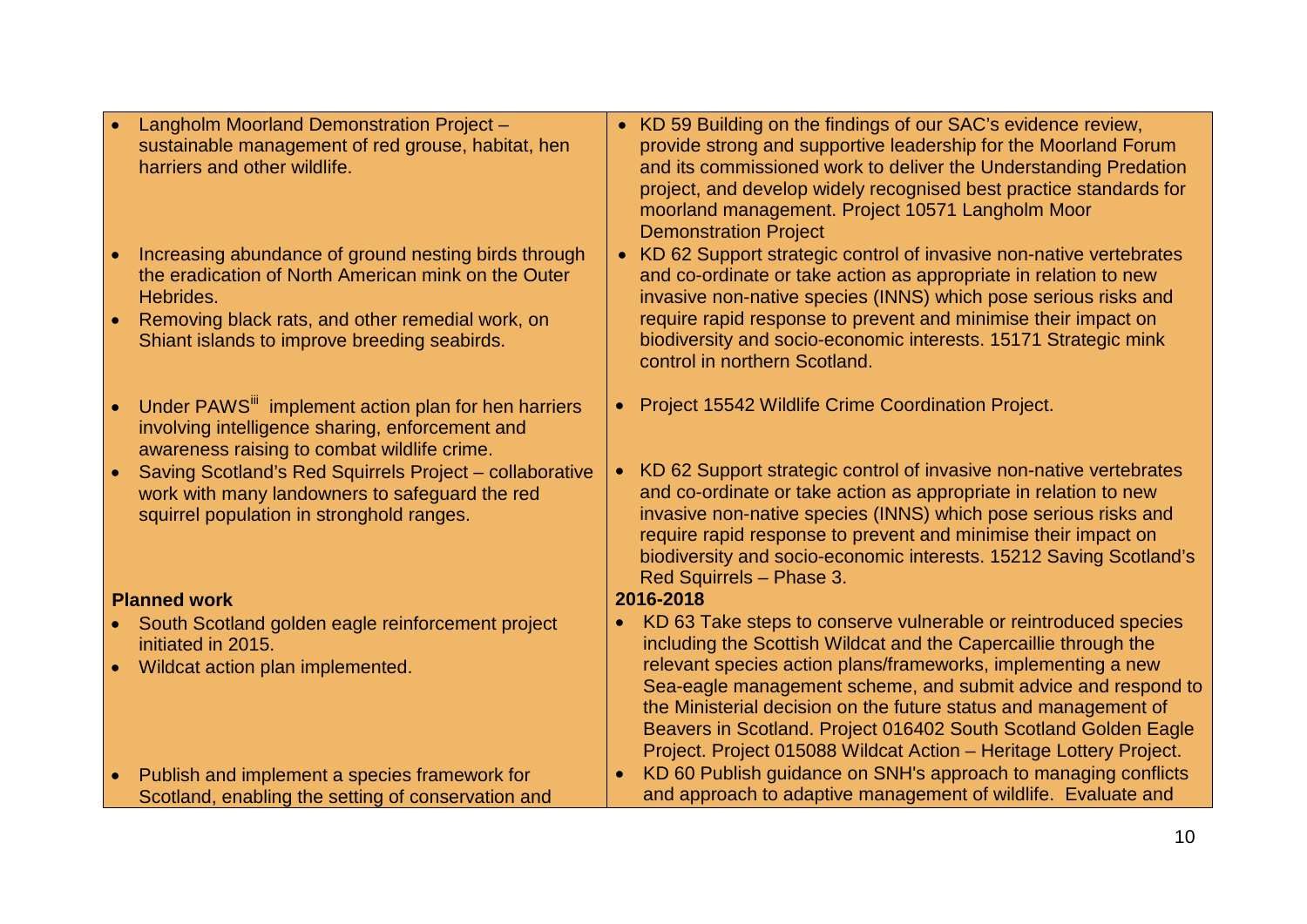<span id="page-10-0"></span>

| management priorities.                                                                                                                                                                                                                                                                                                                                                                              | refine as necessary SNH's Wildlife Management Framework as a<br>decision support tool.                                                                                                                                                                                                                      |
|-----------------------------------------------------------------------------------------------------------------------------------------------------------------------------------------------------------------------------------------------------------------------------------------------------------------------------------------------------------------------------------------------------|-------------------------------------------------------------------------------------------------------------------------------------------------------------------------------------------------------------------------------------------------------------------------------------------------------------|
| <b>Publish Pollinator Strategy for Scotland.</b>                                                                                                                                                                                                                                                                                                                                                    |                                                                                                                                                                                                                                                                                                             |
| Publish Plant Health Strategy for Scotland.                                                                                                                                                                                                                                                                                                                                                         |                                                                                                                                                                                                                                                                                                             |
|                                                                                                                                                                                                                                                                                                                                                                                                     |                                                                                                                                                                                                                                                                                                             |
| <b>Priority Project 10 - Improving ecological connection</b>                                                                                                                                                                                                                                                                                                                                        | 2015-2016                                                                                                                                                                                                                                                                                                   |
| <b>On-going work</b><br>• Habitat management to support connections for eight<br>sites within the CSGN area through EcoCo Life project.                                                                                                                                                                                                                                                             | • KD 79 Progress the Route Map for restoring 15% of degraded<br>ecosystems, focused on building natural capital and enhancing<br>ecosystem services and support the application of an ecosystems<br>approach to land-use decision making. Project 13880 EcoCo LIFE+<br>- Ecological Coherence CSGN project. |
| <b>Planned work</b>                                                                                                                                                                                                                                                                                                                                                                                 | 2016-2018                                                                                                                                                                                                                                                                                                   |
| • Develop a national ecological network to enable<br>characterisation of the nature of Scotland, and to help<br>with the identification of priority areas for action on<br>habitat restoration, creation and protection.<br>• Develop integrated habitat 'opportunity' mapping for<br>central Scotland and identify delivery mechanisms.<br>• Provision of green infrastructure in central Scotland | • Launch ERDF <sup>1</sup> Green Infrastructure scheme and secure                                                                                                                                                                                                                                           |
| through Scotland's 2014-2020 Structural Funds<br>Programme (ERDF application in progress).                                                                                                                                                                                                                                                                                                          | improvements to the quality, quantity and accessibility of green<br>infrastructure in the more deprived areas of Scotland. (Creating<br><b>Better Places Activity).</b>                                                                                                                                     |
| <b>Priority Project 11 - Sustainable land management</b>                                                                                                                                                                                                                                                                                                                                            | 2015-2016                                                                                                                                                                                                                                                                                                   |
| <b>On-going work</b>                                                                                                                                                                                                                                                                                                                                                                                | • KD 45 Work with Scottish Government and partners to ensure                                                                                                                                                                                                                                                |
| • Targeted support for sustainable land management<br>practices under SRDP.                                                                                                                                                                                                                                                                                                                         | delivery of schemes under the SRDP 2014-20 (including Agri-<br>environment Climate Scheme, Forestry Grant scheme, Environment<br>Co-Operation Scheme, Advisory Services, and access provisions).                                                                                                            |
| • Support for biodiversity through the Ecological Focus                                                                                                                                                                                                                                                                                                                                             |                                                                                                                                                                                                                                                                                                             |
| Areas CAP greening requirements and cross                                                                                                                                                                                                                                                                                                                                                           |                                                                                                                                                                                                                                                                                                             |

<sup>1</sup> European Regional Development Fund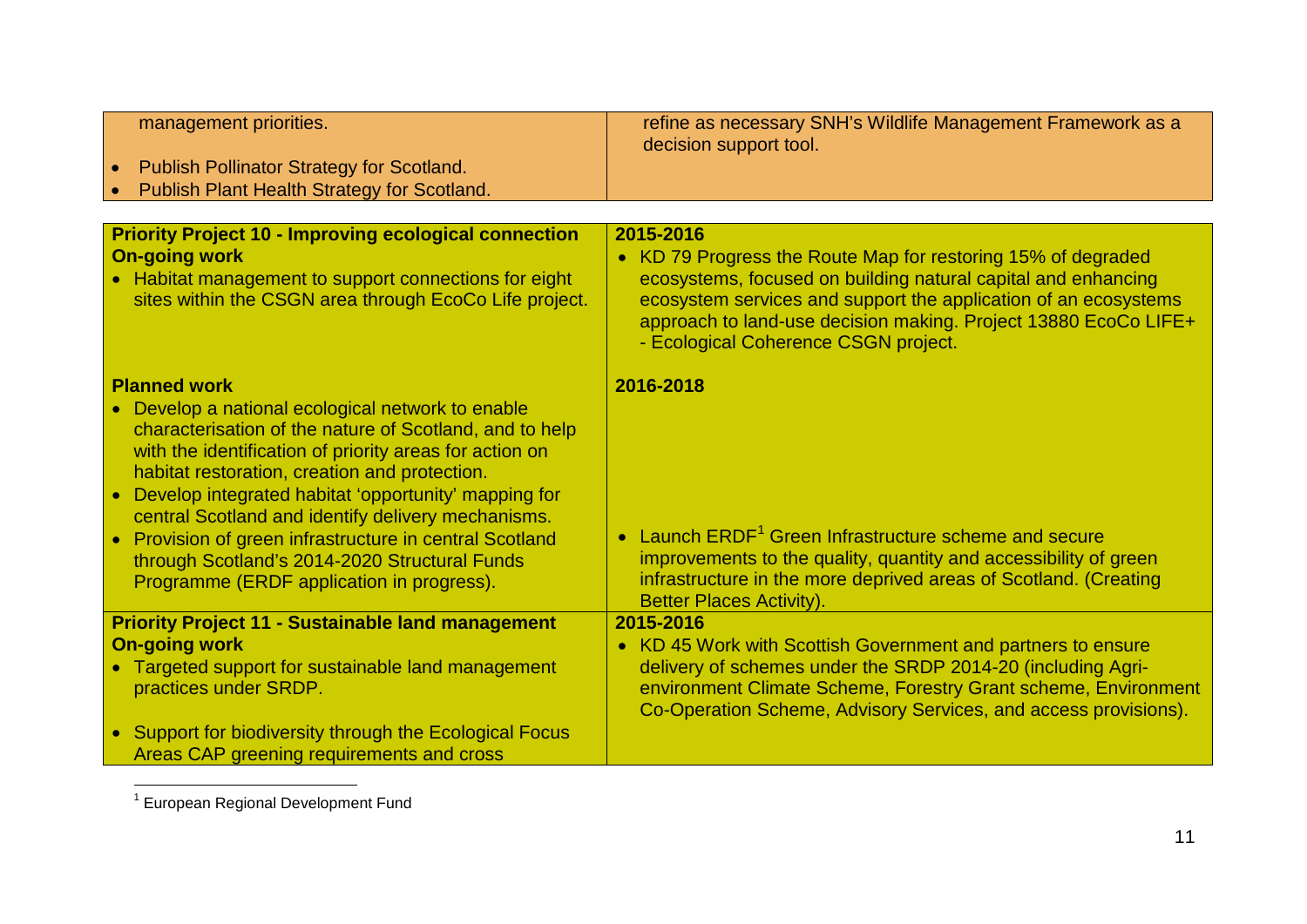| compliance.<br>• The Wildlife Estates Scotland (WES) Initiative.<br>• Demonstration Farms - including Leaf Farms and<br><b>Climate Change Focus farms.</b><br><b>Planned work</b><br>• Support for landscape-scale agri-environment<br>management under the new SRDP Environmental<br><b>Cooperation Action Fund.</b><br>• Promotion of agri-environment and sustainable farming<br>practices through the SRDP Farm Advisory Service and<br><b>Scottish Rural Network.</b><br>Seeking EC approval to implement CAP greening<br>$\bullet$<br>through a certification scheme from 2016, including new<br>nutrient efficiency measures on grassland farms.<br>Expand network of demonstration farms which support<br>$\bullet$<br>biodiversity. Demonstrate ways in which farming can<br>sustain multiple benefits, and reverse the declines in<br>vascular plants and specialist groups of invertebrates<br>and birds. | • Project 014129 Wildlife Estates Scotland.<br>2016-2018<br>• KD 76 Work with Scottish Government over the implementation of<br>Common Agricultural Policy reform to maximise delivery of<br>environmental outcomes.<br>• KD 46 Support transition arrangements for the SRDP during<br>2015/16 (minimising impacts on natural heritage interests).<br>• KD 48 Develop the capacity of staff in SNH to deliver the new<br>schemes under the SRDP 2014-20 in accordance with the<br>RPID/SNH SLA and SNH's own customer service standards.<br>• KD 47 Influence the Scottish Government's Futures Programme to<br>help ensure that the processes, systems and guidance being<br>developed to deliver SRDP 2014-20 meet the requirements of our<br>customers. |
|----------------------------------------------------------------------------------------------------------------------------------------------------------------------------------------------------------------------------------------------------------------------------------------------------------------------------------------------------------------------------------------------------------------------------------------------------------------------------------------------------------------------------------------------------------------------------------------------------------------------------------------------------------------------------------------------------------------------------------------------------------------------------------------------------------------------------------------------------------------------------------------------------------------------|------------------------------------------------------------------------------------------------------------------------------------------------------------------------------------------------------------------------------------------------------------------------------------------------------------------------------------------------------------------------------------------------------------------------------------------------------------------------------------------------------------------------------------------------------------------------------------------------------------------------------------------------------------------------------------------------------------------------------------------------------------|
|                                                                                                                                                                                                                                                                                                                                                                                                                                                                                                                                                                                                                                                                                                                                                                                                                                                                                                                      |                                                                                                                                                                                                                                                                                                                                                                                                                                                                                                                                                                                                                                                                                                                                                            |
| Priority project 12 - Increase environmental status of<br>our seas<br><b>On-going work</b><br>• Developing the evidence base through setting and<br>delivering surveillance/ monitoring strategy that will<br>allow authoritative reporting of state and progress.                                                                                                                                                                                                                                                                                                                                                                                                                                                                                                                                                                                                                                                   | 2015-2016<br>• KD 27 to conduct a suite of Site Condition Monitoring at Arisaig,<br>Maddy, Kilda, Rona and Mousa.<br>• KD 28 through CAMERAs, agree Marine Monitoring Action Plan. KD<br>31 Provide input to the revision of the Scottish Marine Science<br>Strategy.<br>• KD 55 Produce the annual State of the Natural Heritage report and                                                                                                                                                                                                                                                                                                                                                                                                               |